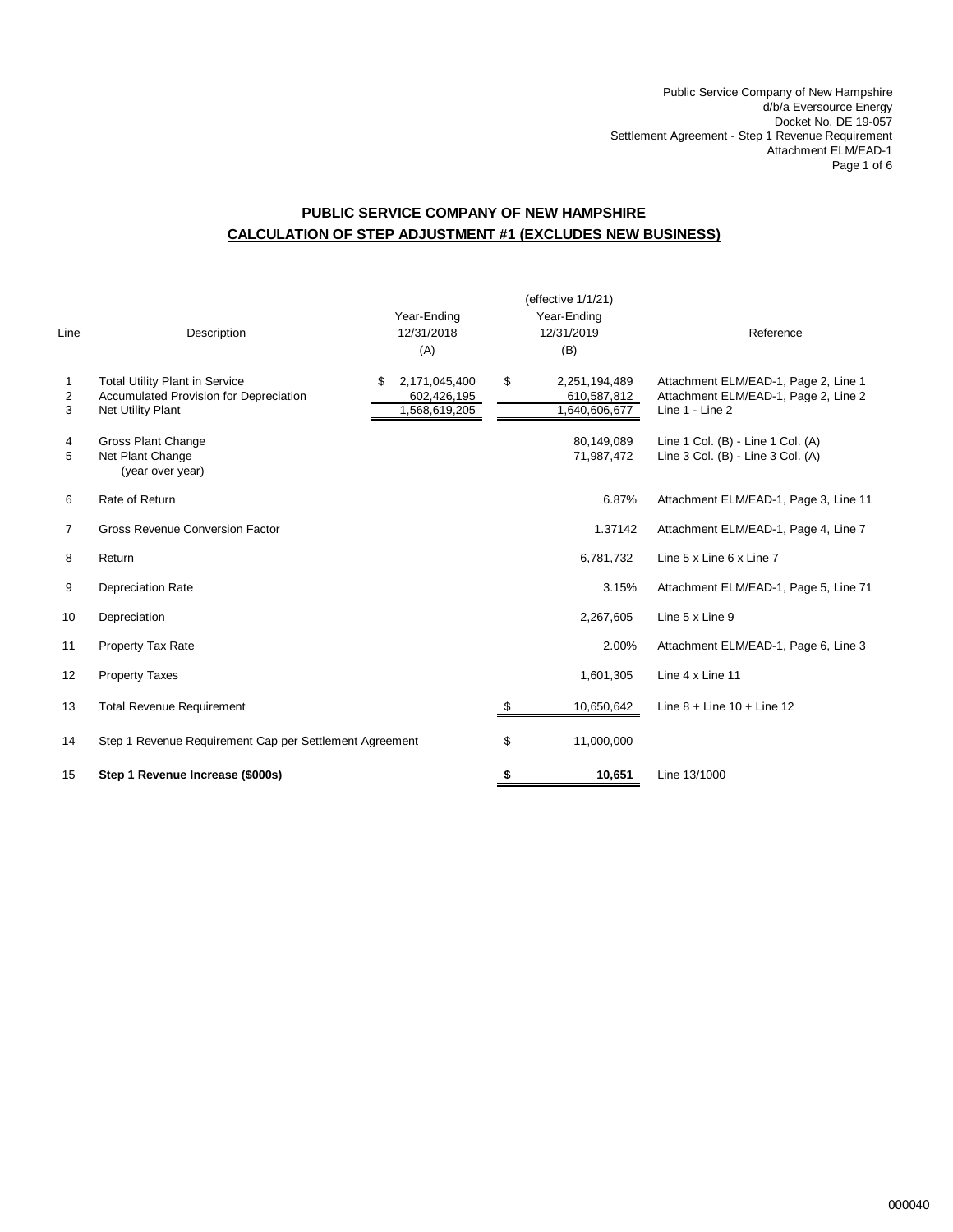Public Service Company of New Hampshire d/b/a Eversource Energy Docket No. DE 19-057 Settlement Agreement - Step 1 Revenue Requirement Attachment ELM/EAD-1 Page 2 of 6

## **PUBLIC SERVICE COMPANY OF NEW HAMPSHIRE DISTRIBUTION PLANT**

| Line        | Description                                                                                                                                 | Year-Ending<br>12/31/2018                                | Year-Ending<br>12/31/2019                                          | Reference                                                                                                                           |
|-------------|---------------------------------------------------------------------------------------------------------------------------------------------|----------------------------------------------------------|--------------------------------------------------------------------|-------------------------------------------------------------------------------------------------------------------------------------|
| 3           | <b>Total Utility Plant In Service</b><br><b>Accumulated Provision for Depreciation</b><br><b>Net Utility Plant</b>                          | (A)<br>2,171,045,400<br>S<br>602,426,195<br>568,619,205, | (B)<br>2,251,194,489<br>\$.<br>610,587,812<br>1,640,606,677        | FERC Form 1 adj to excl New Business<br>FERC Form 1 adj to excl New Business<br>Line 1 - Line 2                                     |
| 4<br>5      | Gross Distribution Plant Change (year over year)<br>Net Distribution Plant Change (year over year)                                          |                                                          | 80,149,089<br>71,987,472                                           | Line 1 Col. (B) - Line 1 Col. (A)<br>Line 3 Col. (B) - Line 3 Col. (A)                                                              |
| 6<br>8<br>9 | <b>Beginning Plant Balance</b><br>Additions (excluding New Business)<br>Retirements (excluding New Business)<br><b>Ending Plant Balance</b> | 2,171,045,400                                            | 2,171,045,400<br>125,203,458<br>(45,054,369)<br>2,251,194,489<br>S | Line $9$ Col. $(A)$<br>FERC Form 1 adj to excl New Business<br>FERC Form 1 adj to excl New Business<br>Line $6 +$ Line $7 +$ Line 8 |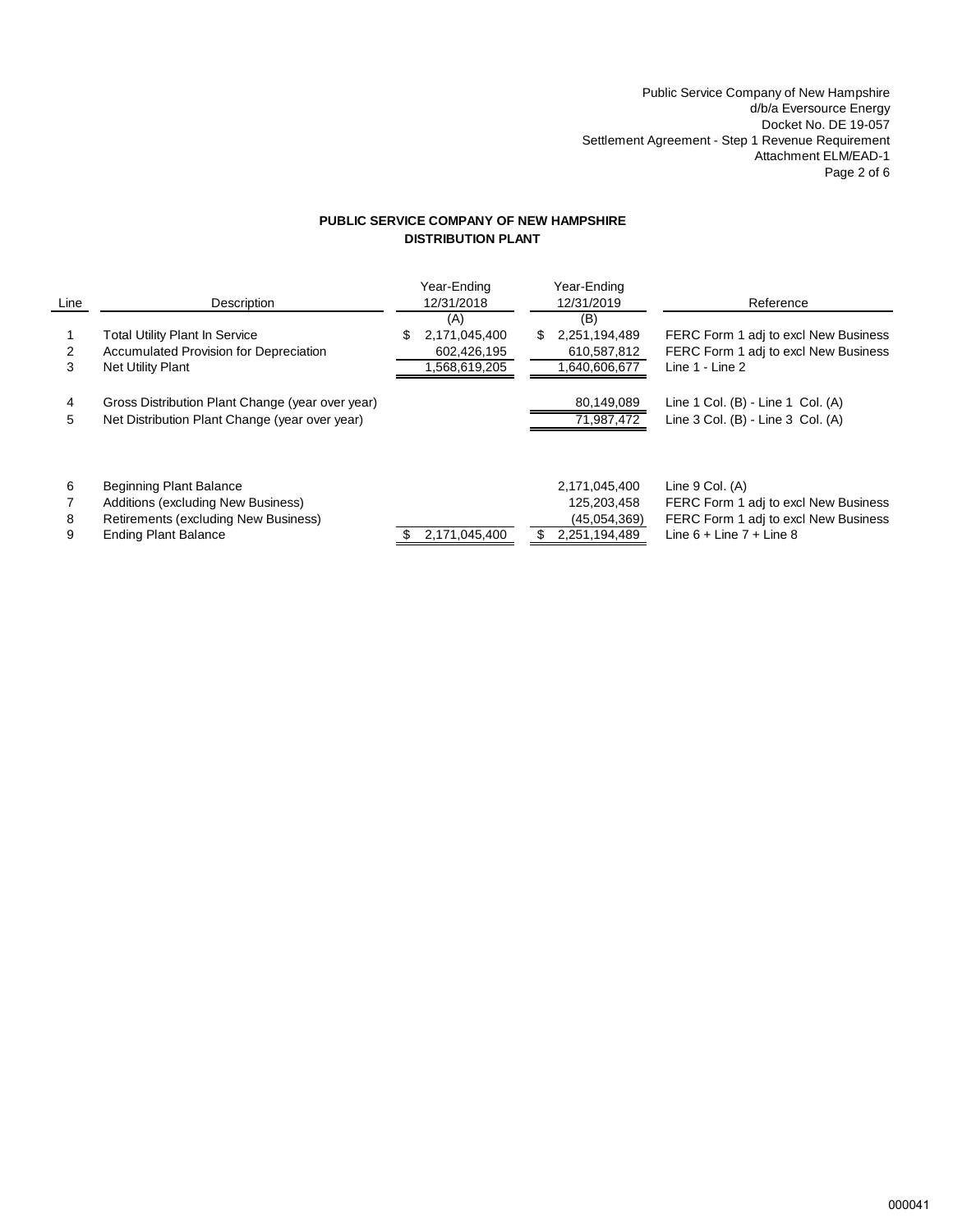Public Service Company of New Hampshire d/b/a Eversource Energy Docket No. DE 19-057 Settlement Agreement - Step 1 Revenue Requirement Attachment ELM/EAD-1 Page 3 of 6

# **PUBLIC SERVICE COMPANY OF NEW HAMPSHIRE COST OF CAPITAL**

|      |                      | Fixed      |       | Rate of                |                                |
|------|----------------------|------------|-------|------------------------|--------------------------------|
| Line | Description          | Percentage | Cost  | Return                 | Reference                      |
|      |                      | (A)        | (B)   | $(C) = (A) \times (B)$ |                                |
| 2    |                      |            |       |                        |                                |
| 3    | Short-Term Debt      | 2.44%      | 2.07% | 0.05%                  |                                |
| 4    | Long-term Debt       | 43.15%     | 4.08% | 1.76%                  |                                |
| 5    | <b>Common Equity</b> | 54.41%     | 9.30% | 5.06%                  |                                |
| 6    |                      |            |       |                        |                                |
|      | <b>Total Capital</b> | 100.00%    |       | 6.87%                  | Line $3 +$ Line $4 +$ Line $5$ |
| 8    | Weighted Cost of     |            |       |                        |                                |
| 9    | Debt                 |            |       | 1.81%                  | Line $3 +$ Line 4              |
| 10   | Equity               |            |       | 5.06%                  | Line 5                         |
| 11   | Cost of Capital      |            |       | 6.87%                  | Line $9 +$ Line 10             |

j.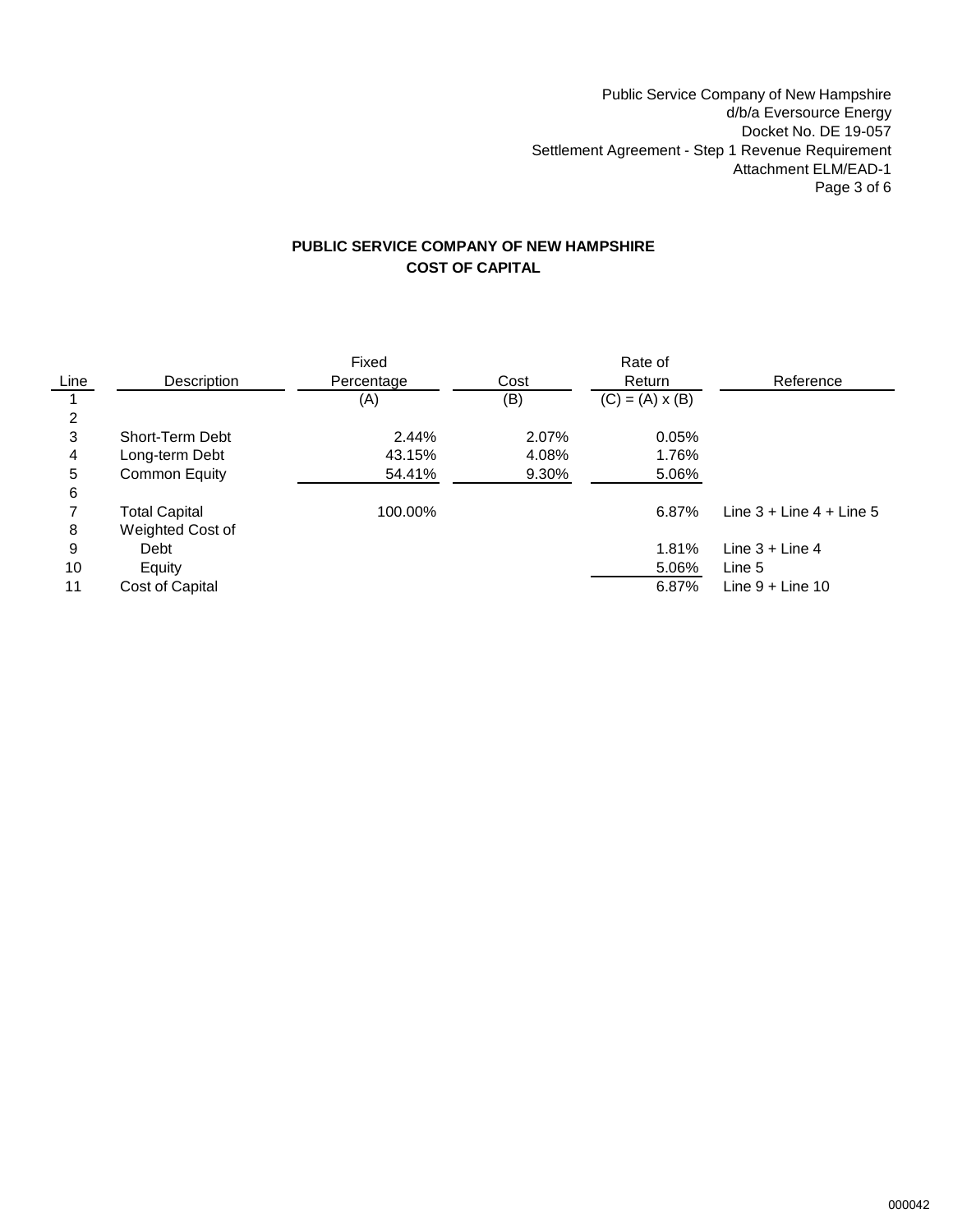Public Service Company of New Hampshire d/b/a Eversource Energy Docket No. DE 19-057 Settlement Agreement - Step 1 Revenue Requirement Attachment ELM/EAD-1 Page 4 of 6

# **PUBLIC SERVICE COMPANY OF NEW HAMPSHIRE COMPUTATION OF GROSS REVENUE CONVERSION FACTOR**

| Line           | Description                                    | 12/31/2018 | Step 1<br>12/31/2019 | Reference           |
|----------------|------------------------------------------------|------------|----------------------|---------------------|
| 1              | Operating revenue percentage                   | 100.000%   | 100.000%             |                     |
| $\overline{2}$ | Less: New Hampshire corporate business tax     | 7.900%     | 7.700%               |                     |
| 3              | Operating revenue percentage after state taxes | 92.100%    | 92.300%              | Line $1 -$ Line $2$ |
| 4              | Federal income tax rate                        | 21.000%    | 21.000%              |                     |
| 5.             | Federal income tax                             | 19.341%    | 19.383%              | Line 3 x Line 4     |
| 6              | Operating income after federal income tax      | 72.759%    | 72.917%              | Line $3 -$ Line $5$ |
| 7              | Gross revenue conversion factor                | 137.440%   | 137.142%             | $1/$ Line 6         |

Note: Amounts shown above may not add due to rounding.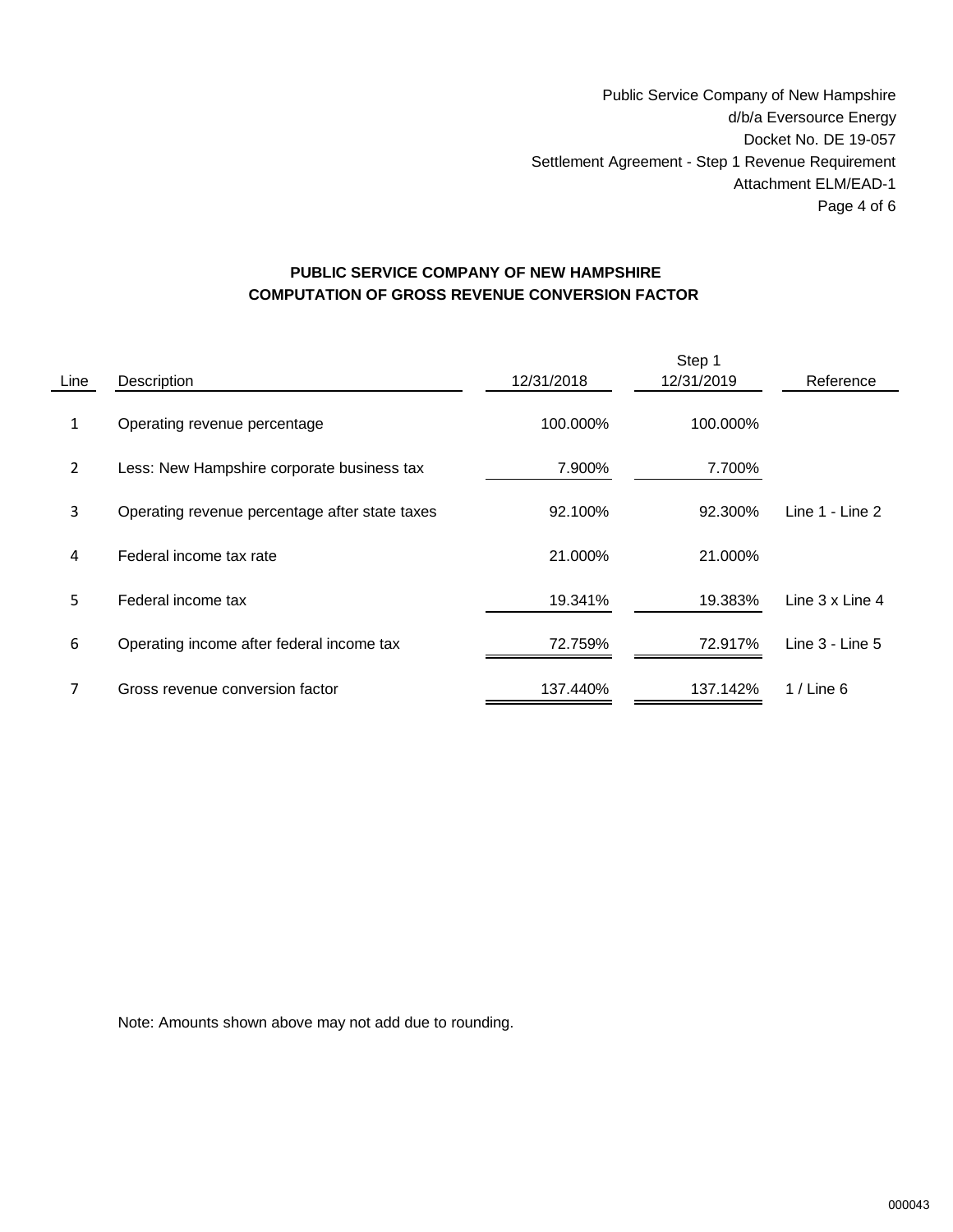#### **PUBLIC SERVICE COMPANY OF NEW HAMPSHIRE**

# SUMMARY OF ESTIMATED SURVERS OURVES, NET SALVAGE PERCENT, ORIGINAL COST AND<br>AND CALCULATED ANNUAL AND ACCRUED DEPRECIATION RELATED TO ELECTRIC PLANT AS OF DECEMBER 31, 2018<br>WHOLE LIFE DEPRECIATION - AMR RECOVERY OVER 9 YEA

|                      |                      |                                                                                                                                        | <b>SURVIVOR</b>     | <b>NET</b><br><b>SALVAGE</b> | <b>ORIGINAL COST</b><br>AS OF    | CALCULATED<br><b>ANNUAL ACCRUAL</b> |                              | CALCULATED<br><b>ACCRUED</b> |
|----------------------|----------------------|----------------------------------------------------------------------------------------------------------------------------------------|---------------------|------------------------------|----------------------------------|-------------------------------------|------------------------------|------------------------------|
| LINE<br>$\mathbf{1}$ | PLANT ACCOUNT<br>(A) | <b>DESCRIPTION</b><br>(B)                                                                                                              | <b>CURVE</b><br>(C) | <b>PERCENT</b><br>(D)        | <b>DECEMBER 31, 2018</b><br>(E)  | <b>AMOUNT</b><br>(F)                | <b>RATE</b><br>$(G)=(F)/(E)$ | <b>DEPRECIATION</b><br>(H)   |
| $\overline{2}$       |                      |                                                                                                                                        |                     |                              |                                  |                                     |                              |                              |
| 3<br>4               |                      | <b>ELECTRIC PLANT</b>                                                                                                                  |                     |                              |                                  |                                     |                              |                              |
| 5                    |                      | <b>INTANGIBLE PLANT</b>                                                                                                                |                     |                              |                                  |                                     |                              |                              |
| 6<br>7               | 303.00               | MISCELLANEOUS INTANGIBLE PLANT                                                                                                         | $5-SQ$              | 0                            | 18,278,819.53                    | 1,769,835                           | 9.68                         | 14,600,391                   |
| 8                    | 303.00               | MISCELLANEOUS INTANGIBLE PLANT - AMR                                                                                                   | $5-SQ$              | 0                            | 2,864,448.00                     | 95,483                              | 3.33                         | 2,660,846                    |
| 9<br>10              | 303.20               | MISCELLANEOUS INTANGIBLE PLANT - 10 YEAR                                                                                               | $10-SQ$             | $\mathbf 0$                  | 31,771,797.33                    | 486,807                             | 1.53                         | 28,607,554                   |
| 11                   |                      | TOTAL INTANGIBLE PLANT                                                                                                                 |                     |                              | 52,915,064.86                    | 2,352,125                           | 4.45                         | 45,868,791                   |
| 12<br>13             |                      | <b>DISTRIBUTION PLANT</b>                                                                                                              |                     |                              |                                  |                                     |                              |                              |
| 14                   |                      |                                                                                                                                        |                     |                              |                                  |                                     |                              |                              |
| 15                   | 360.20               | LAND AND LAND RIGHTS                                                                                                                   | 75-R4               | 0                            | 4,123,039.65                     | 54,836                              | 1.33                         | 2,204,822                    |
| 16<br>17             | 361.00<br>362.00     | STRUCTURES AND IMPROVEMENTS<br><b>STATION EQUIPMENT</b>                                                                                | 75-R3<br>55-SO.5    | (25)<br>(25)                 | 26,387,975.26<br>303,092,439.65  | 438,700<br>6,895,353                | 1.66<br>2.28                 | 6,187,652<br>65,238,205      |
| 18                   | 362.10               | STATION EQUIPMENT - ENERGY MANAGEMENT SYSTEM                                                                                           | 25-R2.5             | 0                            | 3,155,937.71                     | 126,238                             | 4.00                         | 1,015,444                    |
| 19<br>20             | 364.00<br>365.00     | POLES, TOWERS AND FIXTURES<br>OVERHEAD CONDUCTORS AND DEVICES                                                                          | 53-R0.5<br>55-R1    | (90)<br>(35)                 | 303,587,829.37<br>582,095,624.35 | 10,901,646<br>14,302,089            | 3.59<br>2.46                 | 110,737,706<br>154,119,837   |
| 21                   | 366.00               | UNDERGROUND CONDUIT                                                                                                                    | 60-R2               | (40)                         | 38,757,668.49                    | 906,154                             | 2.34                         | 9,625,266                    |
| 22                   | 367.00               | UNDERGROUND CONDUCTORS AND DEVICES                                                                                                     | 54-R1.5             | (40)                         | 133,741,822.05                   | 3,463,913                           | 2.59                         | 42,368,714                   |
| 23<br>24             | 368.00<br>369.10     | LINE TRANSFORMERS<br><b>OVERHEAD SERVICES</b>                                                                                          | 40-SO<br>44-R2      | (2)<br>(125)                 | 262,481,157.73<br>81,721,434.74  | 6,693,270<br>4,173,922              | 2.55<br>5.11                 | 73,140,846<br>47,501,588     |
| 25                   | 369.20               | UNDERGROUND SERVICES                                                                                                                   | 55-R1.5             | (125)                        | 76,631,011.71                    | 3,138,040                           | 4.10                         | 32,482,673                   |
| 26                   | 370.00               | METERS                                                                                                                                 | 18-L1               | 0                            | 44,821,891.75                    | 2,479,416                           | 5.53                         | 19,961,157                   |
| 27<br>28             | 370.00<br>371.00     | <b>METERS - AMR</b><br>INSTALLATION ON CUSTOMERS' PREMISES                                                                             | $18-L1$<br>17-L0    | 0<br>(50)                    | 31,614,492.00<br>6,563,781.88    | 2,981,203<br>578,892                | 9.43<br>8.82                 | 5,819,204<br>3,082,834       |
| 29                   | 373.00               | STREET LIGHTING AND SIGNAL SYSTEMS                                                                                                     | 27-LO               | (10)                         | 5,130,537.46                     | 208,813                             | 4.07                         | 2,083,777                    |
| 30                   |                      |                                                                                                                                        |                     |                              |                                  |                                     |                              |                              |
| 31<br>32             |                      | TOTAL DISTRIBUTION PLANT                                                                                                               |                     |                              | 1,903,906,643.80                 | 57,342,485                          | 3.01                         | 575,569,725                  |
| 33                   |                      | <b>GENERAL PLANT</b>                                                                                                                   |                     |                              |                                  |                                     |                              |                              |
| 34<br>35             | 389.20               | LAND AND LAND RIGHTS                                                                                                                   | 65-R4               | 0                            | 26,976.55                        | 415                                 | 1.54                         | 13,692                       |
| 36                   | 390.00               | STRUCTURES AND IMPROVEMENTS                                                                                                            | 50-S0.5             | (10)                         | 84,363,470.03                    | 1,854,713                           | 2.20                         | 20,052,815                   |
| 37                   | 390.10               | STRUCTURES AND IMPROVEMENTS - LEASEHOLD                                                                                                | 20-S0.5             | $\mathbf 0$                  | 50,859.53                        | 2,543                               | 5.00                         | 19,095                       |
| 38<br>39             | 391.10<br>391.20     | OFFICE FURNITURE AND EQUIPMENT<br>OFFICE FURNITURE AND EQUIPMENT - COMPUTER EQUIPMENT                                                  | 20-SQ<br>$5-SQ$     | 0<br>0                       | 9,755,154.62<br>1,672,250.89     | 487,758<br>243,506                  | 5.00<br>14.56                | 4,695,337<br>960,508         |
| 40                   |                      |                                                                                                                                        |                     |                              |                                  |                                     |                              |                              |
| 41                   |                      | <b>TRANSPORTATION EQUIPMENT</b>                                                                                                        |                     |                              |                                  |                                     |                              |                              |
| 42<br>43             | 392.00               | OTHER                                                                                                                                  | 15-S4               | 15                           | 30,225.00                        | 1,714                               | 5.67                         | 14,507                       |
| 44                   | 392.10               | CARS                                                                                                                                   | $6 - L3$            | 15                           | 97,593.41                        | 13,828                              | 14.17                        | 13,479                       |
| 45                   | 392.20               | <b>LIGHT TRUCKS</b>                                                                                                                    | 11-S1<br>14-S3      | 15                           | 8,605,166.97                     | 664,878                             | 7.73                         | 2,687,250<br>767,426         |
| 46<br>47             | 392.30<br>392.40     | <b>MEDIUM TRUCKS</b><br><b>HEAVY TRUCKS</b>                                                                                            | 15-S2.5             | 15<br>15                     | 2,764,714.96<br>26,391,434.00    | 167,791<br>1,496,262                | 6.07<br>5.67                 | 8,212,511                    |
| 48                   | 392.50               | <b>ROLLING EQUIPMENT</b>                                                                                                               | 13-L <sub>2.5</sub> | 15                           | 1,321,753.47                     | 86,396                              | 6.54                         | 235,242                      |
| 49<br>50             | 392.60<br>392.70     | TRAILERS<br>ELECTRIC VEHICLE CHARGING STATION                                                                                          | $13-L3$<br>10-R4    | 15<br>0                      | 4,958,571.11<br>7,902.10         | 324,117<br>790                      | 6.54<br>10.00                | 1,661,871<br>5,244           |
| 51                   |                      |                                                                                                                                        |                     |                              |                                  |                                     |                              |                              |
| 52                   |                      | TOTAL TRANSPORTATION EQUIPMENT                                                                                                         |                     |                              | 44, 177, 361.02                  | 2,755,776                           | 6.24                         | 13,597,530                   |
| 53<br>54             | 393.00               | <b>STORES EQUIPMENT</b>                                                                                                                | $20-SQ$             | $\mathbf 0$                  | 3,257,904.89                     | 162,895                             | 5.00                         | 1,109,379                    |
| 55                   | 394.00               | TOOLS, SHOP AND GARAGE EQUIPMENT                                                                                                       | 25-SQ               | 0                            | 14,194,677.76                    | 567,787                             | 4.00                         | 4,037,342                    |
| 56                   | 395.00               | LABORATORY EQUIPMENT                                                                                                                   | 20-SQ               | 0                            | 2,072,746.95                     | 96,433                              | 4.65                         | 1,339,656                    |
| 57<br>58             | 396.00               | POWER OPERATED EQUIPMENT                                                                                                               | $15-L4$             | $\mathbf 0$                  | 159,421.09                       | 10,633                              | 6.67                         | 71,720                       |
| 59                   |                      | <b>COMMUNICATION EQUIPMENT</b>                                                                                                         |                     |                              |                                  |                                     |                              |                              |
| 60                   |                      |                                                                                                                                        |                     |                              |                                  |                                     |                              |                              |
| 61<br>62             | 397.10<br>397.20     | MICROWAVE<br>OTHER                                                                                                                     | 15-SQ<br>$15-SQ$    | $\mathbf 0$                  | 5,646,707.11<br>22,098,802.35    | 240,089<br>1,279,811                | 4.25<br>5.79                 | 3,854,488<br>10,667,691      |
| 63                   | 397.30               | GPS                                                                                                                                    | $5-SQ$              | 0                            | 443,487.30                       | 54,399                              | 12.27                        | 366,151                      |
| 64<br>65             |                      | TOTAL COMMUNICATION EQUIPMENT                                                                                                          |                     |                              | 28, 188, 996. 76                 | 1,574,299                           | 5.58                         | 14,888,330                   |
| 66                   |                      |                                                                                                                                        |                     |                              |                                  |                                     |                              |                              |
| 67                   | 398.00               | MISCELLANEOUS EQUIPMENT                                                                                                                | $20-SQ$             | $\pmb{0}$                    | 1,279,168.86                     | 63,958                              | 5.00                         | 658,566                      |
| 68<br>69             |                      | TOTAL GENERAL PLANT                                                                                                                    |                     |                              | 189,198,988.95                   | 7,820,716                           | 4.13                         | 61,443,970                   |
| 70<br>71             |                      | TOTAL DEPRECIABLE PLANT                                                                                                                |                     |                              | 2,146,020,697.61                 | 67,515,326                          | 3.15                         | 682,882,486                  |
| 72<br>73             |                      | NONDEPRECIABLE PLANT                                                                                                                   |                     |                              |                                  |                                     |                              |                              |
| 74                   |                      |                                                                                                                                        |                     |                              |                                  |                                     |                              |                              |
| 75<br>76             | 301.00<br>360.10     | ORGANIZATION<br>LAND                                                                                                                   |                     |                              | 45,057.29<br>5,830,013.57        |                                     |                              |                              |
| 77                   | 389.10               | LAND                                                                                                                                   |                     |                              | 4,806,992.04                     |                                     |                              |                              |
| 78                   |                      |                                                                                                                                        |                     |                              |                                  |                                     |                              |                              |
| 79<br>80             |                      | TOTAL NONDEPRECIABLE PLANT                                                                                                             |                     |                              | 10,682,062.90                    |                                     |                              |                              |
| 81                   |                      | TOTAL ELECTRIC PLANT                                                                                                                   |                     |                              | 2,156,702,760.51                 | 67,515,326                          |                              | 682,882,486                  |
| 82                   |                      |                                                                                                                                        |                     |                              |                                  |                                     |                              |                              |
| 83<br>84             |                      | * AMR METERS NET BOOK VALUE BEING DEPRECIATED OVER 9 YEARS<br>** NEW ADDITIONS TO THIS ACCOUNT WILL BE DEPRECIATED USING A 10.00% RATE |                     |                              |                                  |                                     |                              |                              |
| 85                   |                      |                                                                                                                                        |                     |                              |                                  |                                     |                              |                              |
| 86                   |                      | Less Transportation Equipment                                                                                                          |                     |                              |                                  | (2,755,776)                         |                              |                              |

**TOTAL ELECTRIC PLANT 64,759,550**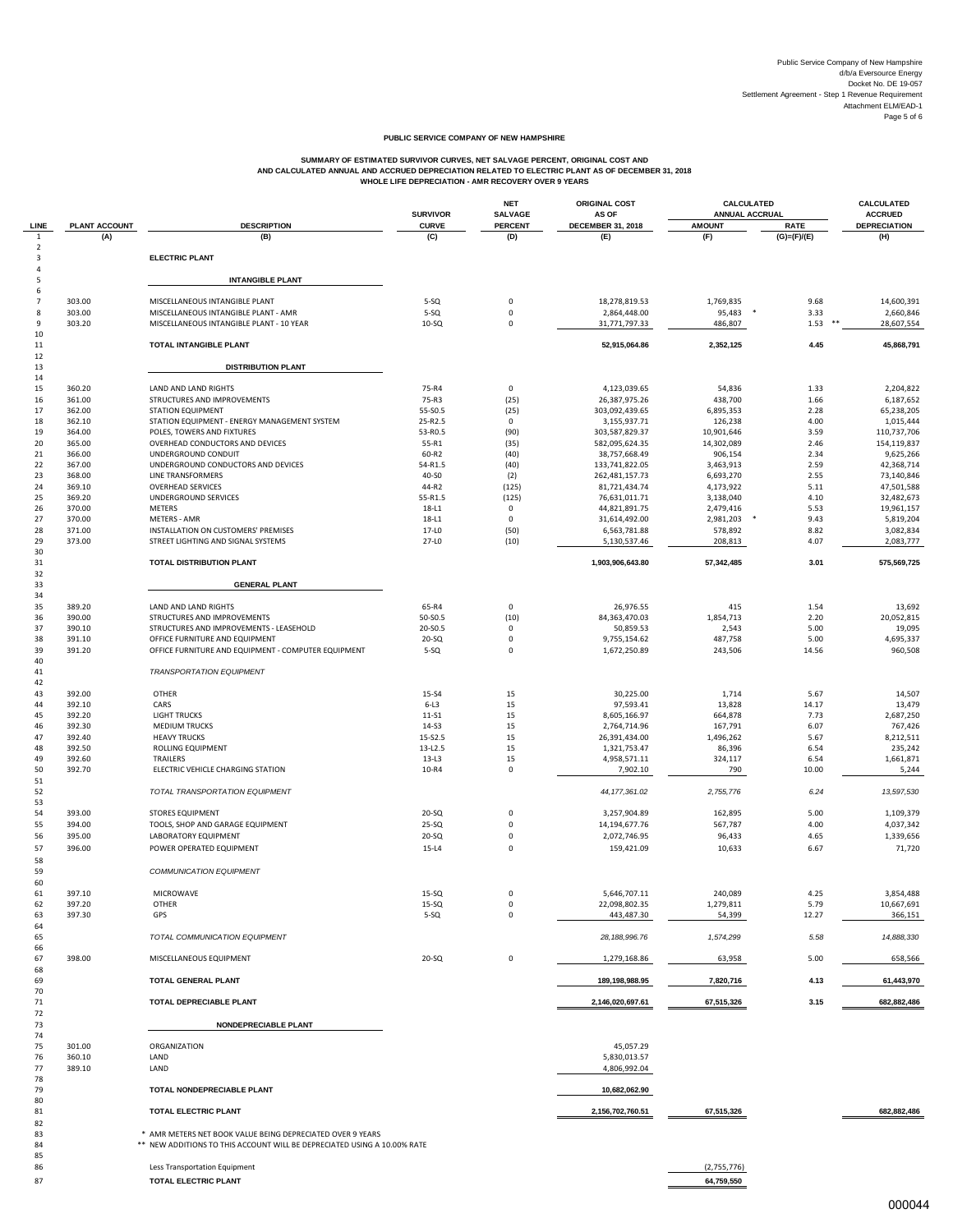Public Service Company of New Hampshire d/b/a Eversource Energy Docket No. DE 19-057 Settlement Agreement - Step 1 Revenue Requirement Attachment ELM/EAD-1 Page 6 of 6

# **PUBLIC SERVICE COMPANY OF NEW HAMPSHIRE PROPERTY TAX RATE CALCULATION**

|      |                                          | Year-Ended    |                                              |
|------|------------------------------------------|---------------|----------------------------------------------|
| Line | Description                              | 12/31/2019    | Reference                                    |
|      | <b>Total Distribution Property Taxes</b> | 45.186.407    | Reflects latest property tax expense         |
|      | Gross Distribution Plant In Service      | 2,261,686,403 | Reflects total distribution plant @ 12/31/19 |
|      | Gross Property Tax Rate                  | 2.00%         | Line $1 /$ Line 2                            |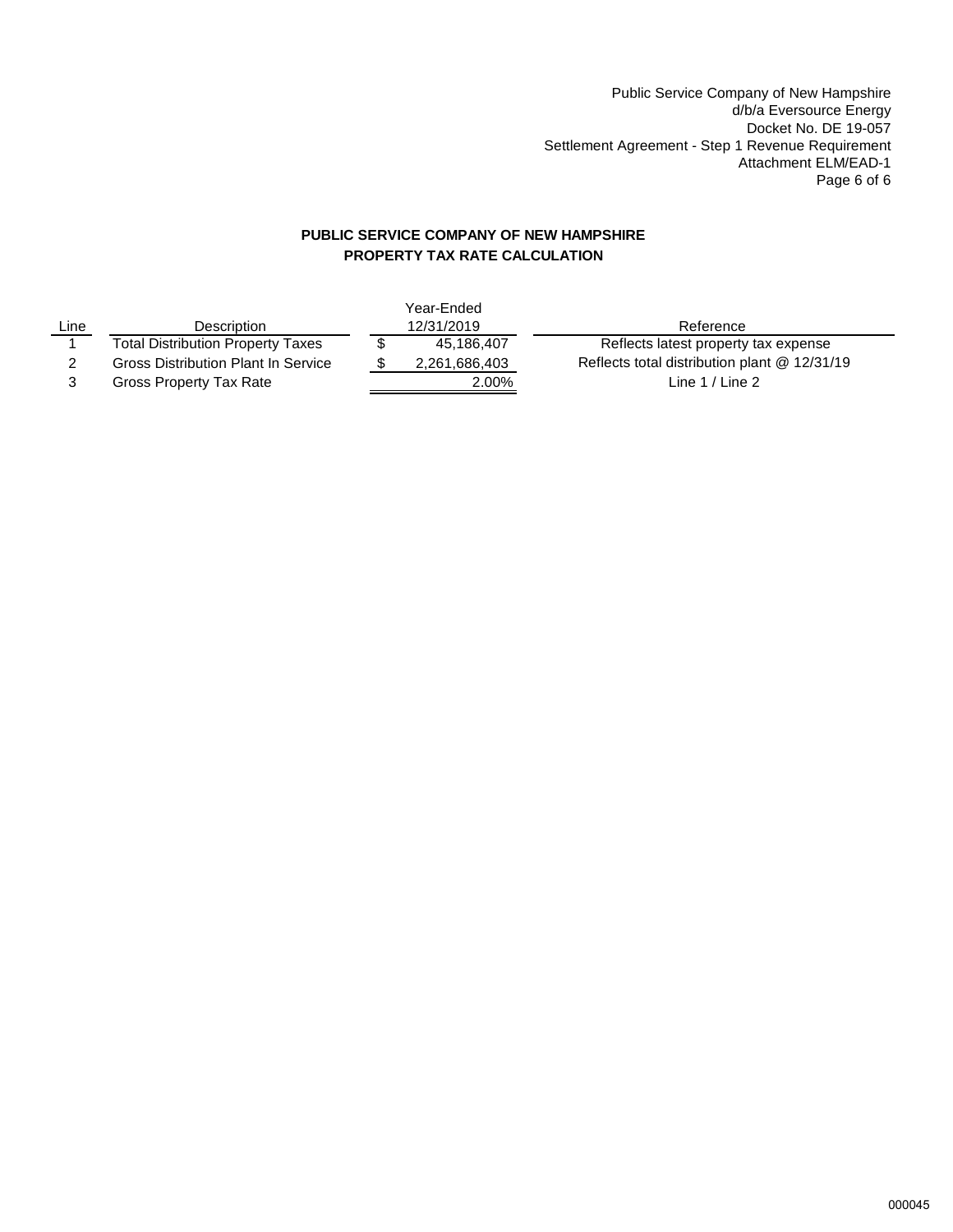#### Public Service Company of New Hampshire, DBA Eversource Energy Distribution Increase for 2020 Step Adjustment Effective January 1, 2021

| 4          |                                                                                                                            |            |                             |
|------------|----------------------------------------------------------------------------------------------------------------------------|------------|-----------------------------|
| 5          |                                                                                                                            |            | Source:                     |
| 6          | Step 1 Increase                                                                                                            | 18,258,857 | Footnote (a)                |
|            |                                                                                                                            |            |                             |
| 8          | Distribution Revenues per Settlement Agreement in Docket No. 19-057                                                        |            | 396,054,679 Per Settlement  |
| 9          |                                                                                                                            |            |                             |
| 10         | Percent Adjustment to Distribution Rates                                                                                   |            | 4.61% Line 6 / Line 7       |
| 11         |                                                                                                                            |            |                             |
| 12         | Total Revenues                                                                                                             |            | 414.313.536 Line 6 + Line 8 |
| 13         |                                                                                                                            |            |                             |
| <b>1</b> A | (a) The stap adjustment offective date should have been August 1, 2020. In order to resource the full stap adjustment, the |            |                             |

14 (a) The step adjustment effective date should have been August 1, 2020. In order to recover the full step adjustment, the

15 Company adjusted the step increase as follows:<br>16 Total Step 1 Adjustment (\$000s)

1 2 3

17 Monthly Amount over 7 Month Recovery Period (\$000s) <br>18 Total Amount to Adjust Revenues to Reflect Shortened Recovery Period (\$000s) <br>18.259 Line 17 x 12 mo 18 Total Amount to Adjust Revenues to Reflect Shortened Recovery Period (\$000s)

 $\frac{$}{5}$  10,651 Attachment ELM/EAD-1, Page 1, Line 15<br>  $\frac{$}{5}$  1,522 Line 16 / 7 mo<br>
18,259 Line 17 x 12 mo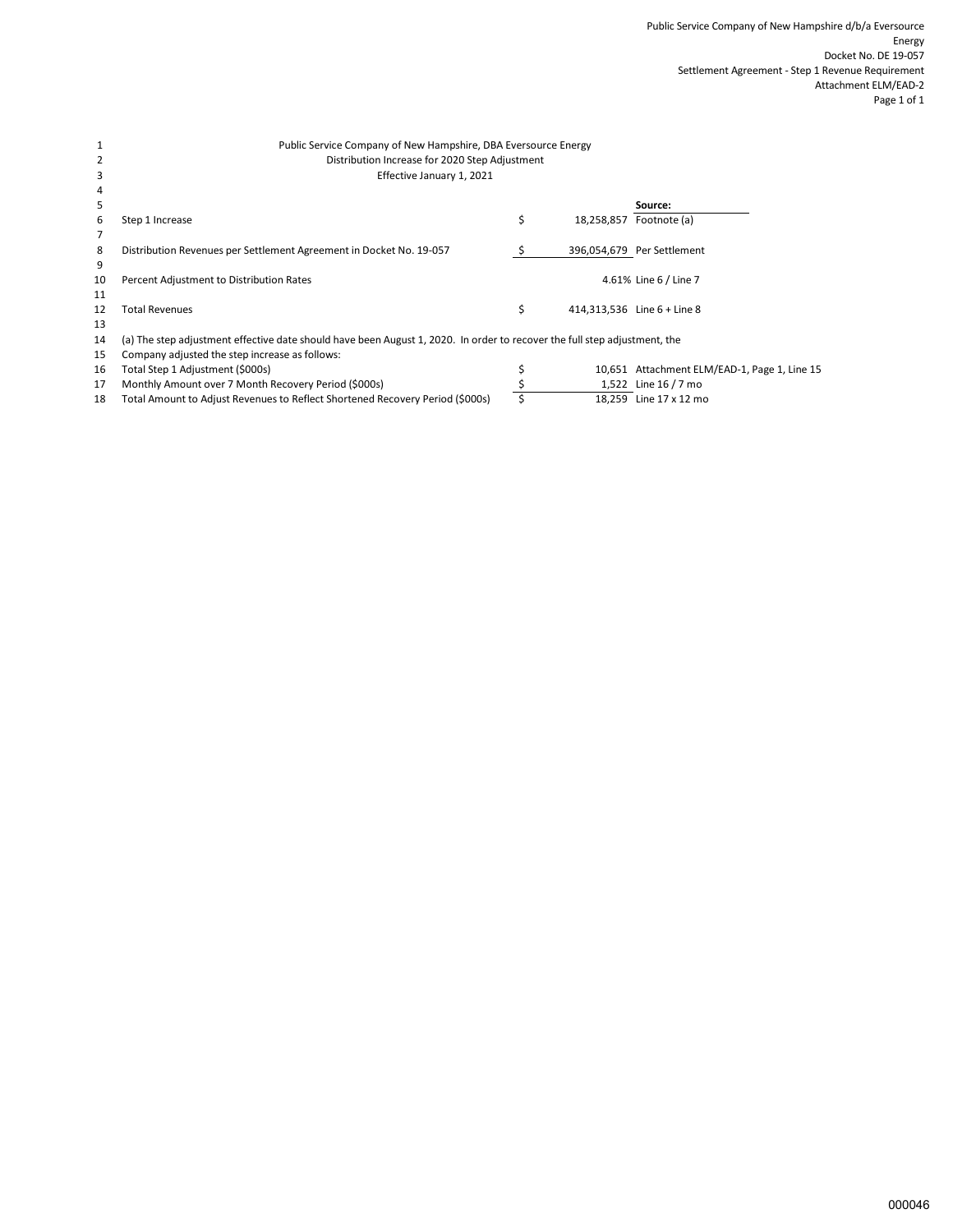Public Service Company of New Hampshire d/b/a Eversource Energy Docket No. DE 19-057 Settlement Agreement - Step 1 Revenue Requirement Attachment ELM/EAD-3 Page 1 of 4

| Public Service Company of New Hampshire, DBA Eversource Energy |
|----------------------------------------------------------------|
| Permanent Rate Design 2020 Step Adjustment                     |
| Rates Effective January 1, 2021                                |

| 4              |                       |                              |                    |                    |         |
|----------------|-----------------------|------------------------------|--------------------|--------------------|---------|
| $\frac{5}{6}$  |                       |                              | Permanent<br>Rates | Step<br>Adjustment | Percent |
| $\overline{7}$ | Rate                  | <b>Blocks</b>                | 1/1/21             | 1/1/21             | Change  |
| 8              |                       |                              |                    |                    |         |
| 9              | $\mathsf{R}$          | Customer charge              | \$<br>13.81        | \$<br>13.81        | 0.00%   |
| 10             |                       | All KWH                      | 0.04811            | 0.05140            | 6.84%   |
| 11             |                       |                              |                    |                    |         |
| 12<br>13       | Uncontrolled<br>Water |                              | 4.87               | 4.87               | 0.00%   |
| 14             | Heating               | Meter charge<br>All KWH      | \$<br>0.02161      | \$<br>0.02376      | 9.95%   |
| 15             |                       |                              |                    |                    |         |
| 16             | Controlled            |                              |                    |                    |         |
| 17             | Water                 | Meter charge                 | \$<br>6.38         | \$<br>6.38         | 0.00%   |
| 18             | Heating               | All KWH                      | 0.01141            | 0.01248            | 9.38%   |
| 19             |                       |                              |                    |                    |         |
| 20             |                       |                              |                    |                    |         |
| 21             | R-OTOD                | Customer charge              | \$<br>32.08        | \$<br>32.08        | 0.00%   |
| 22             |                       |                              |                    |                    |         |
| 23             |                       | On-peak KWH                  | \$<br>0.14710      | \$<br>0.15039      | 2.24%   |
| 24             |                       | Off-peak KWH                 | 0.00513            | 0.00842            | 64.13%  |
| 25             |                       |                              |                    |                    |         |
| 26             |                       |                              |                    |                    |         |
| 27             | G                     | Single phase customer charge | \$<br>16.21        | \$<br>16.21        | 0.00%   |
| 28             |                       | Three phase customer charge  | 32.39              | 32.39              | 0.00%   |
| 29<br>30       |                       |                              |                    | 11.57              | 10.30%  |
| 31             |                       | Load charge (over 5 KW)      | \$<br>10.49        | \$                 |         |
| 32             |                       | First 500 KWH                | \$<br>0.02805      | \$<br>0.02805      | 0.00%   |
| 33             |                       | Next 1,000 KWH               | 0.02268            | 0.02268            | 0.00%   |
| 34             |                       | All additional KWH           | 0.01709            | 0.01709            | 0.00%   |
| 35             |                       |                              |                    |                    |         |
| 36             |                       |                              |                    |                    |         |
| 37             | Space                 | Meter charge                 | \$<br>3.24         | \$<br>3.24         | 0.00%   |
| 38             | Heating               | All KWH                      | 0.03908            | 0.04102            | 4.96%   |
| 39             |                       |                              |                    |                    |         |
| 40             |                       |                              |                    |                    |         |
| 41             | G-OTOD                | Single phase customer charge | \$<br>41.98        | \$<br>41.98        | 0.00%   |
| 42             |                       | Three phase customer charge  | 60.00              | 60.00              | 0.00%   |
| 43             |                       |                              |                    |                    |         |
| 44             |                       | Load charge                  | \$<br>13.92        | \$<br>15.00        | 7.76%   |
| 45             |                       |                              |                    |                    |         |
| 46             |                       | On-peak KWH                  | 0.05335            | 0.05335            | 0.00%   |
| 47<br>48       |                       | Off-peak KWH                 | 0.00836            | 0.00836            | 0.00%   |
| 49             |                       |                              |                    |                    |         |
| 50             | <b>LCS</b>            | Radio-controlled option      | \$<br>6.99         | \$<br>6.99         | 0.00%   |
| 51             |                       | 8, 10 or 11-hour option      | 6.38               | 6.38               | 0.00%   |
| 52             |                       | Switch option                | 6.99               | 6.99               | 0.00%   |
| 53             |                       |                              |                    |                    |         |
| 54             |                       | Radio-controlled option      | \$<br>0.01141      | \$<br>0.01248      | 9.38%   |
| 55             |                       | 8-hour option                | 0.01141            | \$<br>0.01248      | 9.38%   |
| 56             |                       | 10 or 11-hour option         | 0.02161            | \$<br>0.02376      | 9.95%   |
| 57             |                       |                              |                    |                    |         |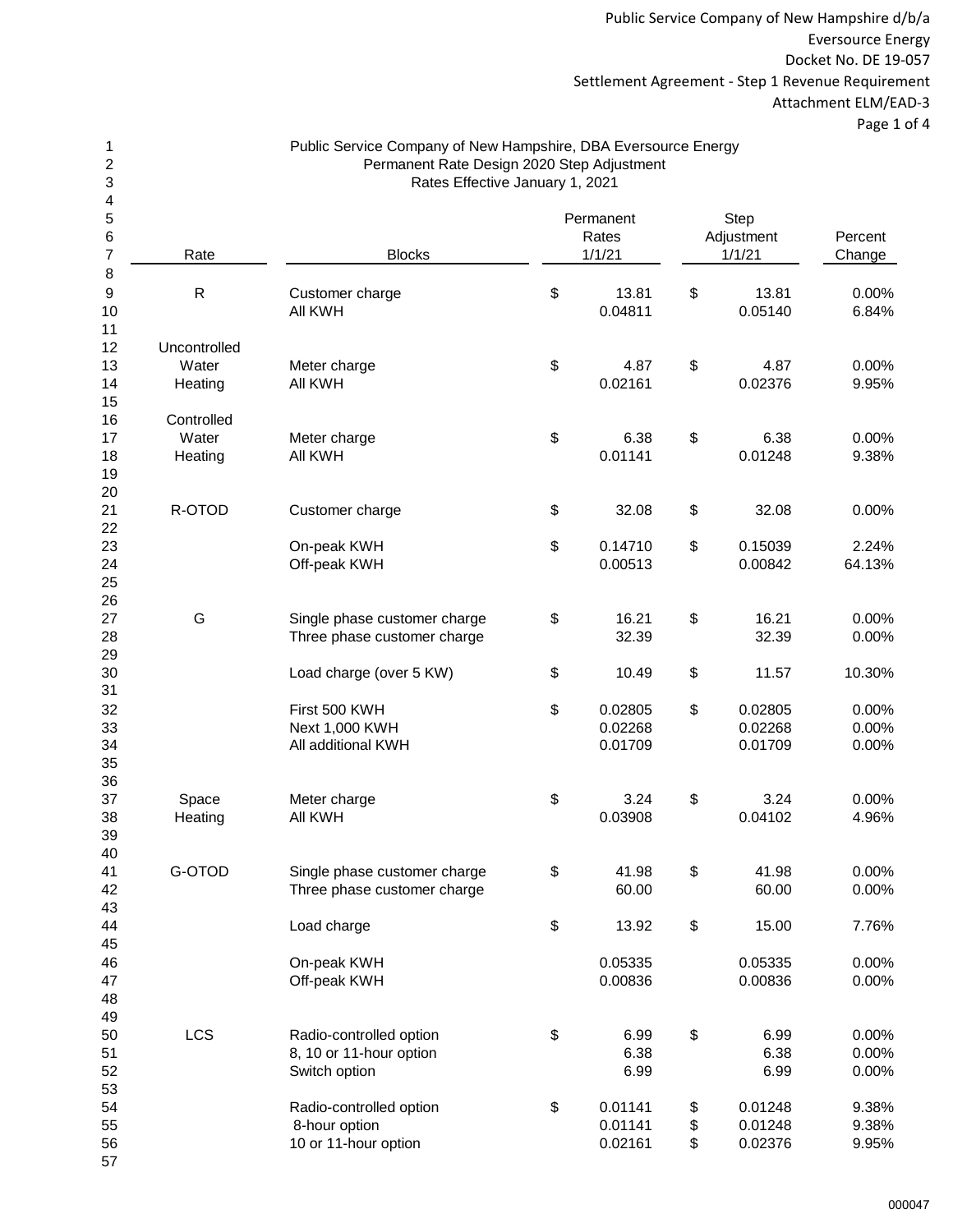Public Service Company of New Hampshire d/b/a Eversource Energy Docket No. DE 19-057 Settlement Agreement - Step 1 Revenue Requirement Attachment ELM/EAD-3 Page 2 of 4

#### Public Service Company of New Hampshire, DBA Eversource Energy Rates Effective January 1, 2021 Permanent Rate Design 2020 Step Adjustment

| 5              |                 |                               |            |                                     |                |                 |                |  |
|----------------|-----------------|-------------------------------|------------|-------------------------------------|----------------|-----------------|----------------|--|
| 6              |                 |                               |            | Permanent                           |                | Step            |                |  |
| $\overline{7}$ |                 |                               |            | Rates                               |                | Adjustment      | Percent        |  |
| 8              | Rate            | <b>Blocks</b>                 | 01/01/2021 |                                     |                | 01/01/2021      | Change         |  |
| 9              |                 |                               |            |                                     |                |                 |                |  |
| 10             | GV              | Customer charge               | \$         | 211.21                              | \$             | 211.21          | 0.00%          |  |
| 11             |                 |                               |            |                                     |                |                 |                |  |
| 12             |                 | First 100 KW                  | \$         | 6.48                                | \$             | 6.93            | 6.94%          |  |
| 13             |                 | All additional KW             |            | 6.22                                |                | 6.67            | 7.23%          |  |
| 14             |                 |                               |            |                                     |                |                 |                |  |
| 15             |                 | First 200,000 KWH             | \$         | 0.00657                             | \$             | 0.00656         | $-0.15%$       |  |
| 16             |                 | All additional KWH            |            | 0.00583                             |                | 0.00583         | 0.00%          |  |
| 17             |                 |                               |            |                                     |                |                 |                |  |
| 18             |                 | Minimum Charge                | \$         | 1,015.00                            | \$             | 1,062.00        | 4.63%          |  |
| 19             |                 |                               |            |                                     |                |                 |                |  |
| 20             | LG              | Customer charge               | \$         | 660.15                              | \$             | 660.15          | 0.00%          |  |
| 21             |                 |                               |            |                                     |                |                 |                |  |
| 22             |                 | Demand charge                 | \$         | 5.51                                | \$             | 5.88            | 6.72%          |  |
| 23             |                 |                               |            |                                     |                |                 |                |  |
| 24             |                 | On-peak KWH                   | \$         | 0.00554                             | \$             | 0.00554         | 0.00%          |  |
| 25             |                 | Off-peak KWH                  |            | 0.00468                             |                | 0.00468         | 0.00%          |  |
| 26             |                 |                               |            |                                     |                |                 |                |  |
| 27             |                 | Minimum Charge                | \$         | 1,076.00                            | \$             | 1,126.00        | 4.65%          |  |
| 28             |                 |                               |            |                                     |                |                 |                |  |
| 29             |                 | Discount for Service at 115kV | \$         | (0.49)                              | \$             | (0.51)          | 4.08%          |  |
| 30             |                 |                               |            |                                     |                |                 |                |  |
| 31             | B               | Administrative charge         | \$         | 372.10                              | \$             | 372.10          | 0.00%          |  |
| 32             | Service at      | <b>Translation charge</b>     |            | 62.42                               |                | 62.42           | 0.00%          |  |
| 33             | less than       |                               |            |                                     |                |                 |                |  |
| 34             | 115 KV          | Demand charge                 | \$         | 5.12                                | \$             | 5.39            | 5.27%          |  |
| 35             |                 |                               |            |                                     |                |                 |                |  |
| 36             |                 | All KWH                       |            | Energy charges in the standard rate |                |                 |                |  |
| 37             |                 |                               |            |                                     |                |                 |                |  |
| 38<br>39       | B<br>Service at | Administrative charge         | \$         | 372.10<br>62.42                     | \$             | 372.10<br>62.42 | 0.00%<br>0.00% |  |
| 40             | 115 KV          | Translation charge            |            |                                     |                |                 |                |  |
| 41             | or higher       | Demand charge                 |            |                                     |                |                 |                |  |
| 42             |                 |                               |            |                                     | Not applicable |                 |                |  |
| 43             |                 | All KWH                       |            |                                     | Not applicable |                 |                |  |
|                |                 |                               |            |                                     |                |                 |                |  |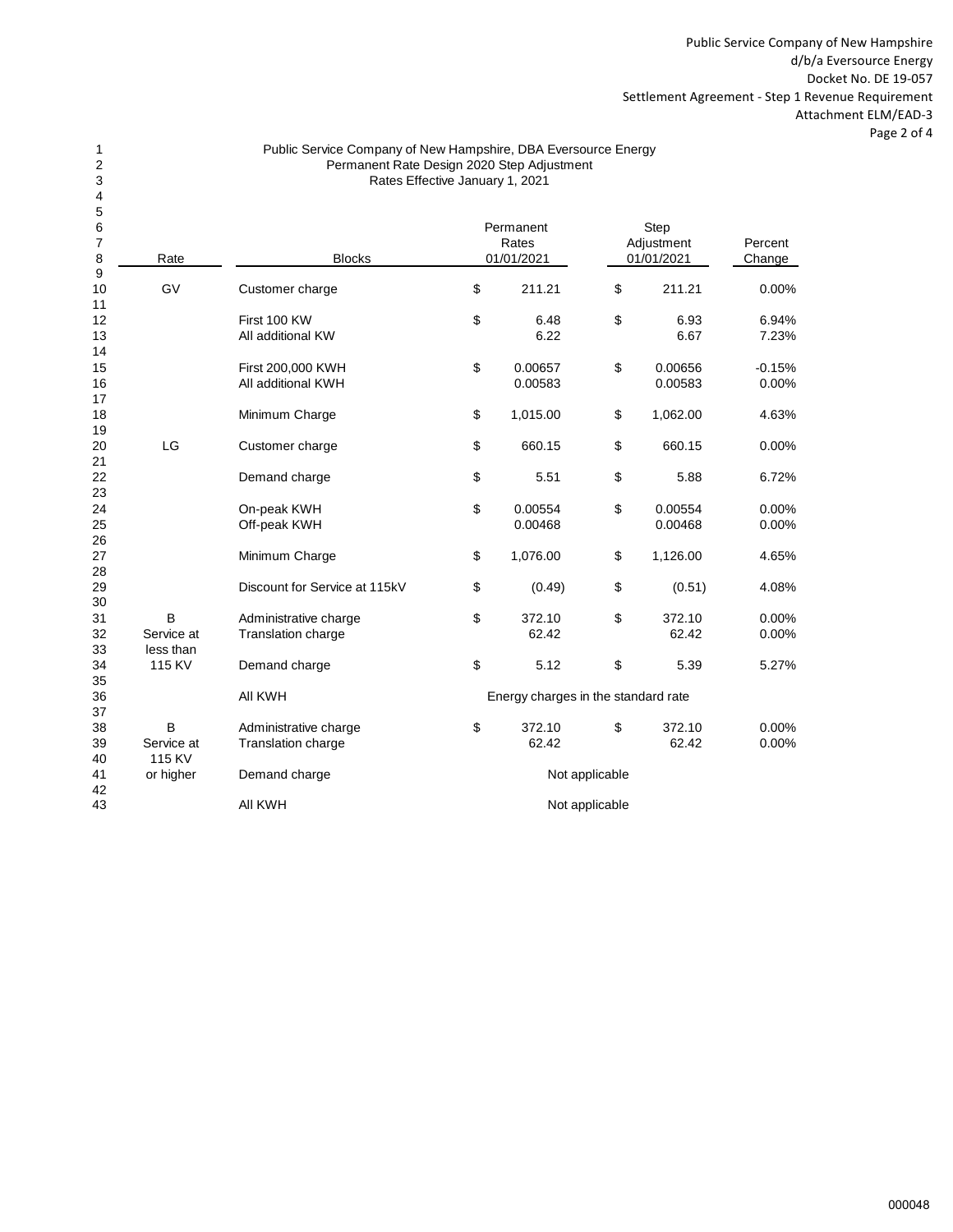Public Service Company of New Hampshire d/b/a Eversource Energy Docket No. DE 19-057 Settlement Agreement - Step 1 Revenue Requirement Attachment ELM/EAD-3 Page 3 of 4

## Rates Effective January 1, 2021 Permanent Rate Design 2020 Step Adjustment Public Service Company of New Hampshire, DBA Eversource Energy

Outdoor Lighting Service Rate OL

| 8                |                                                     |         |       |             |             |         |
|------------------|-----------------------------------------------------|---------|-------|-------------|-------------|---------|
| $\boldsymbol{9}$ |                                                     |         |       | Permanent   | <b>Step</b> |         |
| 10               |                                                     |         |       | Rates       | Adjustment  | Percent |
| 11               |                                                     | Lumens  | Watts | 01/01/2021  | 01/01/2021  | Change  |
| 12               |                                                     |         |       |             |             |         |
| 13               |                                                     |         |       |             |             |         |
| 14               | For new and existing installations                  |         |       |             |             |         |
| 15               | High Pressure Sodium                                | 4,000   | 50    | \$<br>14.77 | \$<br>15.45 | 4.60%   |
| 16               |                                                     | 5,800   | 70    | 14.77       | 15.45       | 4.60%   |
| 17               |                                                     | 9,500   | 100   | 19.64       | 20.55       | 4.63%   |
| 18               |                                                     | 16,000  | 150   | 27.78       | 29.06       | 4.61%   |
| 19               |                                                     | 30,000  | 250   | 28.47       | 29.78       | 4.60%   |
| 20               |                                                     | 50,000  | 400   | 28.79       | 30.12       | 4.62%   |
| 21               |                                                     | 130,000 | 1,000 | 46.20       | 48.33       | 4.61%   |
| 22               |                                                     |         |       |             |             |         |
| 23               | <b>Metal Halide</b>                                 | 5,000   | 70    | 15.41       | 16.12       | 4.61%   |
| 24               |                                                     | 8,000   | 100   | 21.09       | 22.06       | 4.60%   |
| 25               |                                                     | 13,000  | 150   | 28.94       | 30.27       | 4.60%   |
| 26               |                                                     | 13,500  | 175   | 29.55       | 30.92       | 4.64%   |
| 27               |                                                     | 20,000  | 250   | 29.55       | 30.92       | 4.64%   |
| 28               |                                                     | 36,000  | 400   | 29.82       | 31.20       | 4.63%   |
| 29               |                                                     | 100,000 | 1,000 | 44.71       | 46.77       | 4.61%   |
| 30               |                                                     |         |       |             |             |         |
| 31               | Light Emitting Diode (LED)                          | 2,500   | 28    |             | 10.19       |         |
| 32               |                                                     | 4,100   | 36    |             | 10.17       |         |
| 33               |                                                     | 4,800   | 51    |             | 10.33       |         |
| 34               |                                                     | 8,500   | 92    |             | 11.36       |         |
| 35               |                                                     | 13,300  | 142   |             | 12.55       |         |
| 36               |                                                     | 24,500  | 220   |             | 15.73       |         |
| 37               |                                                     |         |       |             |             |         |
| 38               | For existing installations only                     |         |       |             |             |         |
| 39               | Incandescent                                        | 600     | 105   | 8.51        | 8.90        | 4.58%   |
| 40               |                                                     | 1,000   | 105   | 9.50        | 9.94        | 4.63%   |
| 41               |                                                     | 2,500   | 205   | 12.19       | 12.75       | 4.59%   |
| 42               |                                                     | 6,000   | 448   | 20.94       | 21.91       | 4.63%   |
| 43               |                                                     |         |       |             |             |         |
| 44               | Mercury                                             | 3,500   | 100   | 13.03       | 13.63       | 4.60%   |
| 45               |                                                     | 7,000   | 175   | 15.68       | 16.40       | 4.59%   |
| 46               |                                                     | 11,000  | 250   | 19.38       | 20.28       | 4.64%   |
| 47               |                                                     | 15,000  | 400   | 22.17       | 23.19       | 4.60%   |
| 48               |                                                     | 20,000  | 400   | 23.94       | 25.04       | 4.59%   |
| 49               |                                                     | 56,000  | 1,000 | 38.05       | 39.80       | 4.60%   |
| 50               |                                                     |         |       |             |             |         |
|                  |                                                     | 20,000  | 330   |             |             | 4.59%   |
| 51<br>52         | Fluorescent                                         |         |       | 32.47       | 33.96       |         |
| 53               | High Pressure Sodium in existing mercury luminaires |         |       |             |             |         |
| 54               |                                                     | 12,000  | 150   | 20.32       | 21.25       | 4.58%   |
| 55               |                                                     | 34,200  | 360   | 26.01       | 27.21       | 4.61%   |
|                  |                                                     |         |       |             |             |         |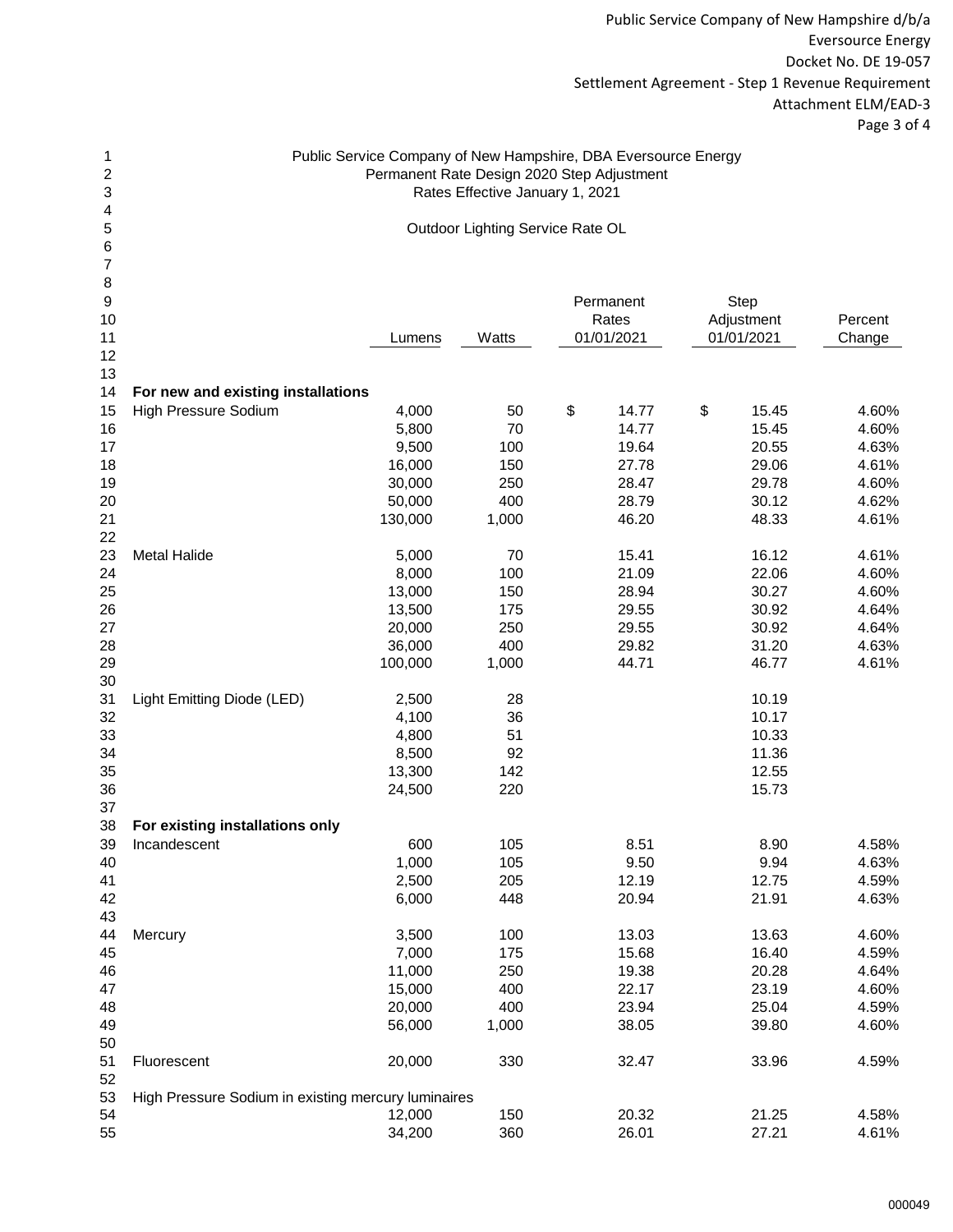Public Service Company of New Hampshire d/b/a Eversource Energy Docket No. DE 19-057 Settlement Agreement - Step 1 Revenue Requirement Attachment ELM/EAD-3 Page 4 of 4

#### Public Service Company of New Hampshire, DBA Eversource Energy Permanent Rate Design 2020 Step Adjustment Rates Effective January 1, 2021

Energy Efficient Outdoor Lighting Service Rate EOL

| 8  |                                                      |                    |       |               |               |         |
|----|------------------------------------------------------|--------------------|-------|---------------|---------------|---------|
| 9  |                                                      |                    |       | Permanent     | Step          |         |
| 10 |                                                      |                    |       | Rates         | Adjustment    | Percent |
| 11 |                                                      | Lumens             | Watts | 01/01/2021    | 01/01/2021    | Change  |
| 12 |                                                      |                    |       |               |               |         |
| 13 |                                                      |                    |       |               |               |         |
| 14 | High Pressure Sodium                                 | 4,000              | 50    | \$<br>6.12    | \$<br>6.31    | 3.10%   |
| 15 |                                                      | 5,800              | 70    | 6.43          | 6.62          | 2.95%   |
| 16 |                                                      | 9,500              | 100   | 6.85          | 7.04          | 2.77%   |
| 17 |                                                      | 16,000             | 150   | 7.51          | 7.70          | 2.53%   |
| 18 |                                                      | 30,000             | 250   | 8.73          | 8.93          | 2.29%   |
| 19 |                                                      | 50,000             | 400   | 10.44         | 10.63         | 1.82%   |
| 20 |                                                      | 130,000            | 1,000 | 17.11         | 17.30         | 1.11%   |
| 21 |                                                      |                    |       |               |               |         |
| 22 | <b>Metal Halide</b>                                  | 5,000              | 70    | 6.45          | \$<br>6.64    | 2.95%   |
| 23 |                                                      | 8,000              | 100   | 6.79          | 6.98          | 2.80%   |
| 24 |                                                      | 13,000             | 150   | 7.52          | 7.71          | 2.53%   |
| 25 |                                                      | 13,500             | 175   | 7.69          | 7.88          | 2.47%   |
| 26 |                                                      | 20,000             | 250   | 8.55          | 8.75          | 2.34%   |
| 27 |                                                      | 36,000             | 400   | 10.27         | 10.46         | 1.85%   |
| 28 |                                                      | 100,000            | 1,000 | 16.93         | 17.12         | 1.12%   |
| 29 |                                                      |                    |       |               |               |         |
| 30 | LED's and other technologies accepted by the Company |                    |       |               |               |         |
| 31 |                                                      | Per fixture charge |       | 3.01          | 3.21          | 6.64%   |
| 32 |                                                      | Per watt charge    |       | \$<br>0.01058 | \$<br>0.01058 | 0.00%   |
| 33 |                                                      |                    |       |               |               |         |